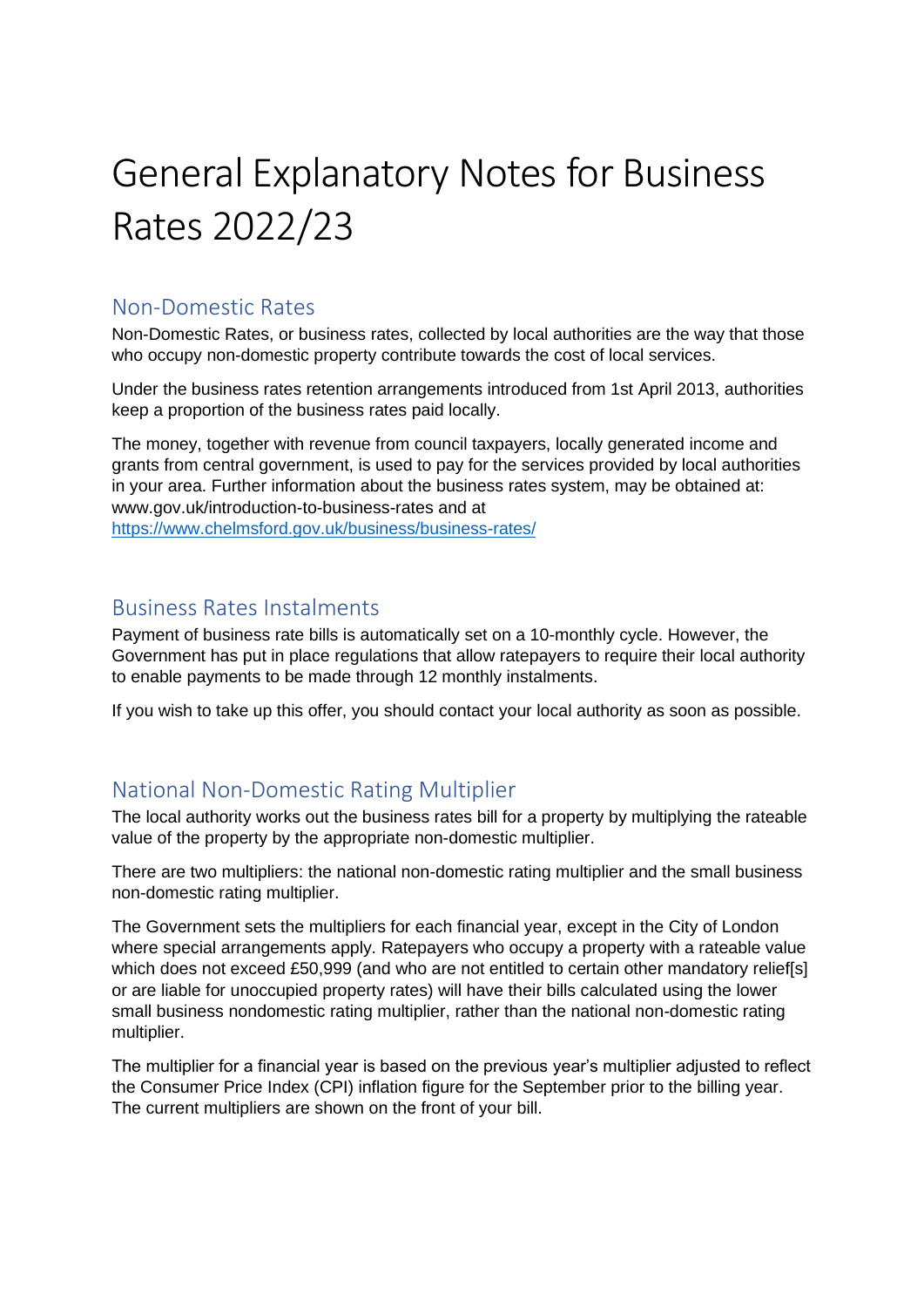## Rateable Value

Apart from properties that are exempt from business rates, each non-domestic property has a rateable value which is set by the Valuation Office Agency (VOA), an agency of Her Majesty's Revenue and Customs. They compile and maintain a full list of all rateable values, available at [www.gov.uk/voa](http://www.gov.uk/voa)

The rateable value of your property is shown on the front of your bill. This broadly represents the yearly rent the property could have been let for on the open market on a particular date specified in legislation.

For the current rating list, this date was set as 1 April 2015. The Valuation Office Agency may alter the valuation if circumstances change. The ratepayer (and certain others who have an interest in the property) can also check and challenge the valuation shown in the list if they believe it is wrong.

Further information about the grounds on which challenges may be made and the process for doing so can be found on the VOA website: [www.gov.uk/guidance/how-to-check-your](http://www.gov.uk/guidance/how-to-check-your-rateable-value-is-correct)[rateable-value-is-correct](http://www.gov.uk/guidance/how-to-check-your-rateable-value-is-correct)

#### Revaluations

All non-domestic property rateable values are reassessed at revaluations. The most recent revaluation took effect from 1 April 2017.

Revaluations ensure that business rates bills are up-todate, more accurately reflect current rental values and relative changes in rents. Frequent revaluations ensure the system continues to be responsive to changing economic conditions.

# Business Rate Reliefs

Depending on individual circumstances, a ratepayer may be eligible for a rate relief (i.e. a reduction in your business rates bill). There are a range of available reliefs.

Some of the permanent reliefs are set out below but temporary reliefs are often introduced by the Government at Budgets. You should contact your local authority for details on the latest availability of business rates reliefs and advice on whether you may qualify.

Further detail on reliefs is also provided at www.gov.uk/introductionto-business-rates or at [www.chelmsford.gov.uk/business/business-rates/apply-for-business-ratesrelief/](http://www.chelmsford.gov.uk/business/business-rates/apply-for-business-ratesrelief/)

## Small Business Rates Relief

If a ratepayer's sole or main property has a rateable value which does not exceed an amount set out in regulations, the ratepayer may receive a percentage reduction in their rates bill for this property of up to a maximum of 100%.

The level of reduction will depend on the rateable value of the property – for example eligible properties below a specified lower threshold will receive 100% relief, and you may receive partial tapered relief up to a specified upper threshold. The relevant thresholds for relief are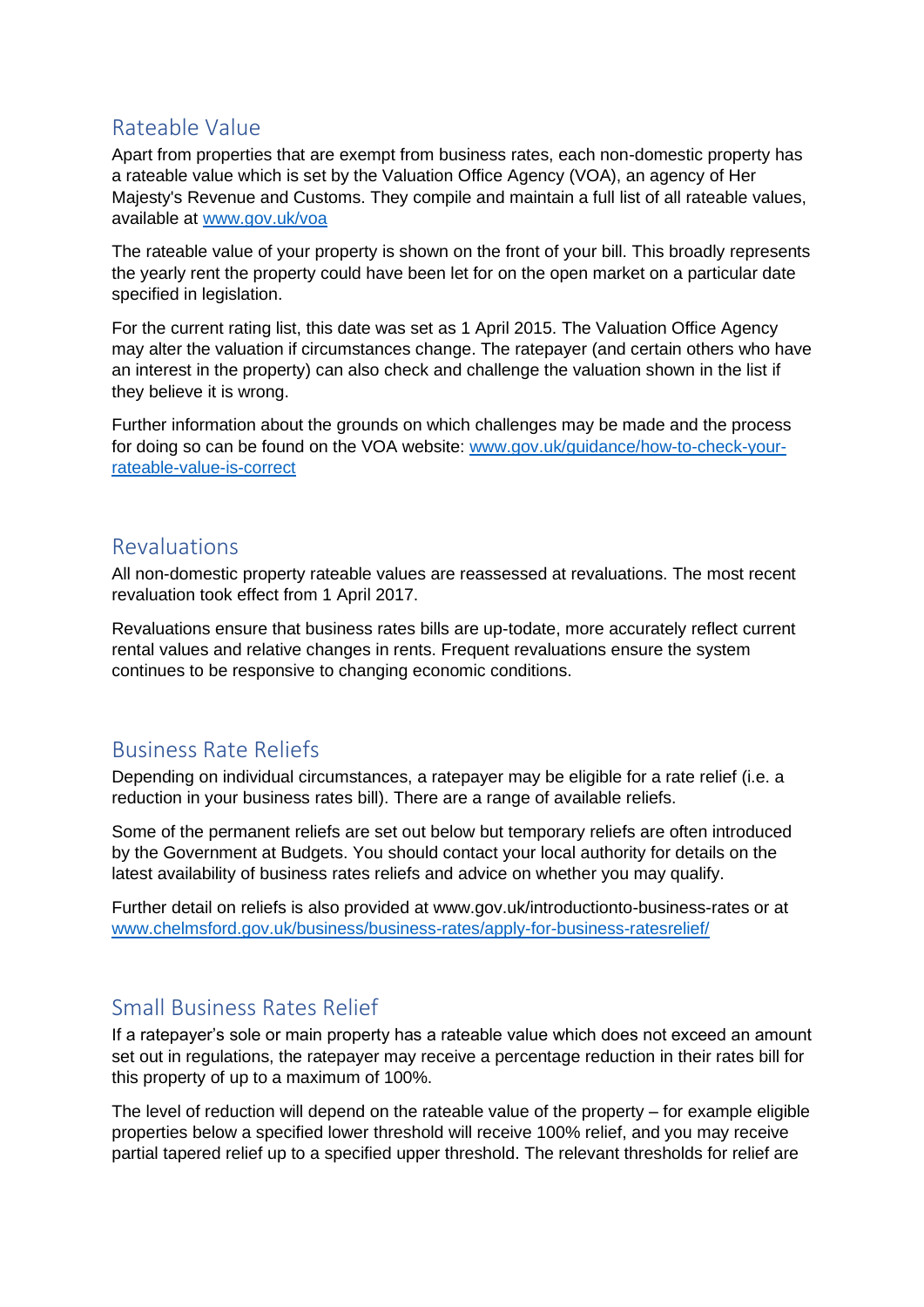set out in regulations and can be obtained from your local authority or at [www.gov.uk/introduction-to-business-rates](http://www.gov.uk/introduction-to-business-rates) .

Generally, this percentage reduction (relief) is only available to ratepayers who occupy either

(a) one property, or

(b) one main property and other additional properties providing those additional properties each have a rateable value which does not exceed the limit set in regulations.

The aggregate rateable value of all the properties mentioned in (b), must also not exceed an amount set by order. For those businesses that take on an additional property which would normally have meant the loss of small business rate relief, they will be allowed to keep that relief for a fixed additional period.

Full details on the relevant limits in relation to second properties and the current period for which a ratepayer may continue to receive relief after taking on an additional property can be obtained from your local authority or at [www.gov.uk/introduction-to-business-rates.](http://www.gov.uk/introduction-to-business-rates)

Certain changes in circumstances will need to be notified to the local authority by the ratepayer who is in receipt of relief (other changes will be picked up by the local authority). The changes which should be notified are:

(a) the property falling vacant,

(b) the ratepayer taking up occupation of an additional property, and

(c) an increase in the rateable value of a property occupied by the ratepayer in an area other

than the area of the local authority which granted the relief.

## Charity and Community Amateur Sports Club Relief

Charities and registered Community Amateur Sports Clubs are entitled to 80% relief where the property is occupied by the charity or the club and is wholly or mainly used for the charitable purposes of the charity (or of that and other charities), or for the purposes of the club (or of that and other clubs).

The local authority has discretion to give further relief on the remaining bill. Full details can be obtained here https://www.chelmsford.gov.uk/ resources/assets/inline/full/0/25320.pdf.

# Transitional Rate Relief

At a revaluation, some ratepayers will see reductions or no change in their bill whereas some ratepayers will see increases. Transitional relief schemes are introduced at each revaluation to help those facing increases.

Such relief schemes are funded by limiting the reduction in bills for those who have benefitted from the revaluation. Transitional relief is applied automatically to bills.

Further information about transitional arrangements and other reliefs may be obtained from the local authority or the website [www.gov.uk/introduction-to-business-rates.](http://www.gov.uk/introduction-to-business-rates)